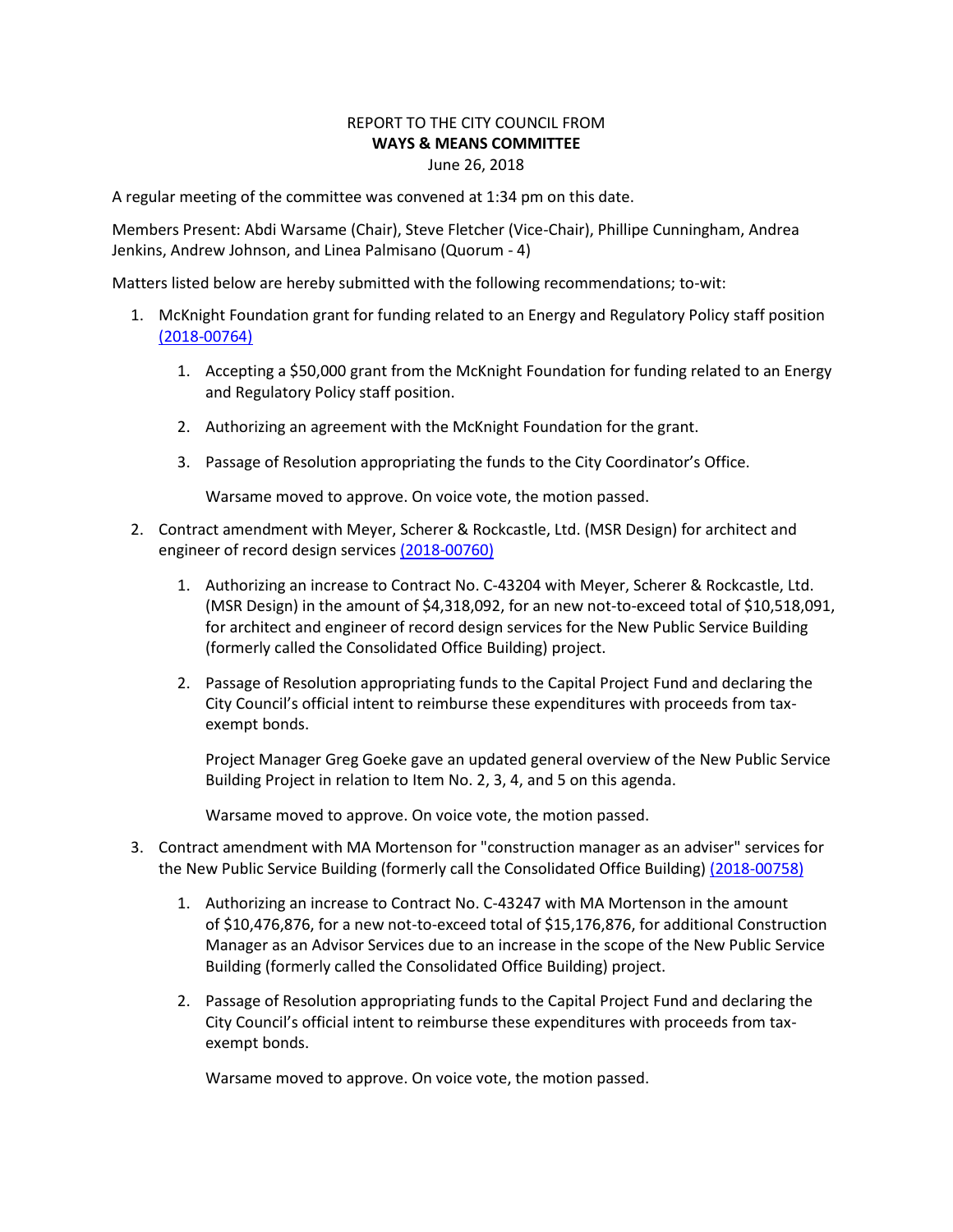- 4. Contract amendment with Pie Consulting and Engineering for "building enclosure commissioning" service[s \(2018-00759\)](https://lims.minneapolismn.gov/File/2018-00759)
	- 1. Authorizing an increase to Contract No. C-43582 with Pie Consulting and Engineering in the amount \$12,950, for a new not-to-exceed total of \$240,450, for building enclosure commissioning services for the new Public Service Building (formerly called the Consolidated Office Building) project.
	- 2. Passage of Resolution appropriating funds to the Capital Project Fund and declaring the City Council's official intent to reimburse these expenditures with proceeds from taxexempt bonds.

Warsame moved to approve. On voice vote, the motion passed.

- 5. Contract with Architectural Wall Systems, LLC, for "design assist and unitized envelope systems contractor" services [\(2018-00762\)](https://lims.minneapolismn.gov/File/2018-00762)
	- 1. Authorizing a multi-year contract with Architectural Wall Systems, LLC, in an amount notto-exceed \$19,900,000 over the life of the contract, to provide "design assist and unitized envelope systems contractor" services for the New Public Service Building project (formerly referred to as the Consolidated Office Building) project.
	- 2. Passage of Resolution appropriating funds to the Capital Project Fund and declaring the City Council's official intent to reimburse these expenditures with proceeds from taxexempt bonds.

Warsame moved to approve. On voice vote, the motion passed.

6. Insurance requirements for public artists projects in the new Public Service Building [\(2018-00761\)](https://lims.minneapolismn.gov/File/2018-00761)

Approving the following standard contract exceptions for public art for the New Public Service Building:

- 1. Waiving general liability requirements for a maximum of ten artists for design-only contracts of under \$100,000 (fabrication and technical specifications to be done by others); and
- 2. Reducing of general liability coverage limits for artists for design and fabrication contracts of less than \$100,000 to \$500,000 per claim and \$500,000 per aggregate.

Warsame moved to approve. On voice vote, the motion passed.

7. Contract Amendment with Deloitte Consulting LLP for benefits consulting and actuarial services [\(2018-00765\)](https://lims.minneapolismn.gov/File/2018-00765)

> Authorizing an increase to Contract No. C-41832 with Deloitte Consulting, LLP, in the amount of \$38,000, for pension liability review and recalculation of pension liability for restatement under Governmental Accounting Standards Board (GASB) 68 in the Comprehensive Annual Financial Statement.

Warsame moved to approve. On voice vote, the motion passed.

8. Contract amendment with US Bank-Elavon for merchant card processing services [\(2018-00766\)](https://lims.minneapolismn.gov/File/2018-00766)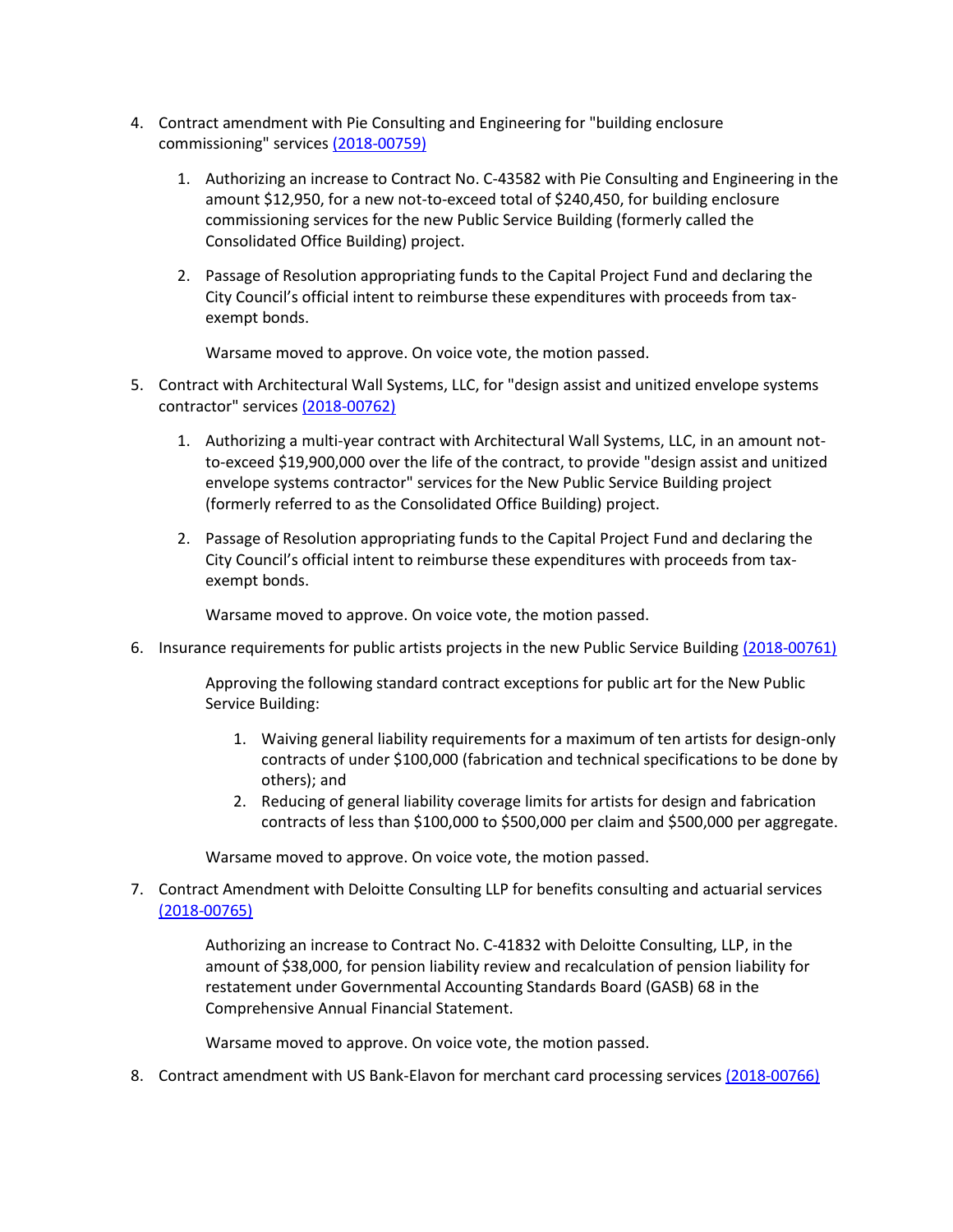Authorizing and extension to Contract No. C-39799 with US Bank-Elavon through Aug. 31, 2019, for merchant card processing services.

- Warsame moved to approve. On voice vote, the motion passed.
- 9. Bid for Mailing Services for the City of Minneapoli[s \(2018-00767\)](https://lims.minneapolismn.gov/File/2018-00767)

Accepting the sole bid of Pitney Bowes Presort Services, submitted on Official Publication No. 8554, in the amount of \$500,000, to provide mailing services for the City of Minneapolis and authorizing a contract for the service, all in accordance with City specifications.

Warsame moved to approve. On voice vote, the motion passed.

- 10. Appointed position in the Regulatory Services Department: Director Operations and Engagement [\(2018-00691\)](https://lims.minneapolismn.gov/File/2018-00691)
	- 1. Adopting findings that the proposed position meets the criteria in Section 20.1010 of the Minneapolis Code of Ordinances, City Council to Establish Positions; and approving the appointed position of Director Operations and Engagement, evaluated at 635 total points and allocated to Grade 14.
	- 2. Passage of Ordinance amending Title 2, Chapter 20 of the Minneapolis Code of Ordinances relating to Administration: Personnel, approving the salary schedule for the position, which has a salary range of \$117,616 to \$139,426, in accordance with the adopted compensation plan for appointed officials effective June 12, 2018.

- 11. Contracts with various organizations to fund collaborative safety strategie[s \(2018-00709\)](https://lims.minneapolismn.gov/File/2018-00709)
	- 1. Authorizing a contract with the Heritage Youth Sports Foundation, in the amount of \$20,000, for Athleadership 2.0, a leadership training and mentorship program for high school students.
	- 2. Authorizing a contract with The Man Up Club, in the amount of \$30,000, for a program to engage youth ages 16-24 in crisis along the West Broadway corridor that provides mentoring sessions with professional adult role models.
	- 3. Authorizing a contract with the Folwell Neighborhood Association, in the amount of \$50,000, for the Penn Community Collaborative, events and programs that will occur during the summer along the Penn Avenue corridor.
	- 4. Authorizing a contract with the Minneapolis Police Activities League, in the amount of \$13,000, for the Building Strong Men Mentoring Program, a mentorship program for Native American men.
	- 5. Authorizing a contract with the Seward Neighborhood Group, in the amount of \$7,000, to provide restorative justice solutions by Little Earth residents.
	- 6. Authorizing a contract with the Native American Community Development Institute, in the amount of \$30,000, to pilot a youth-resident led community engagement leadership development program.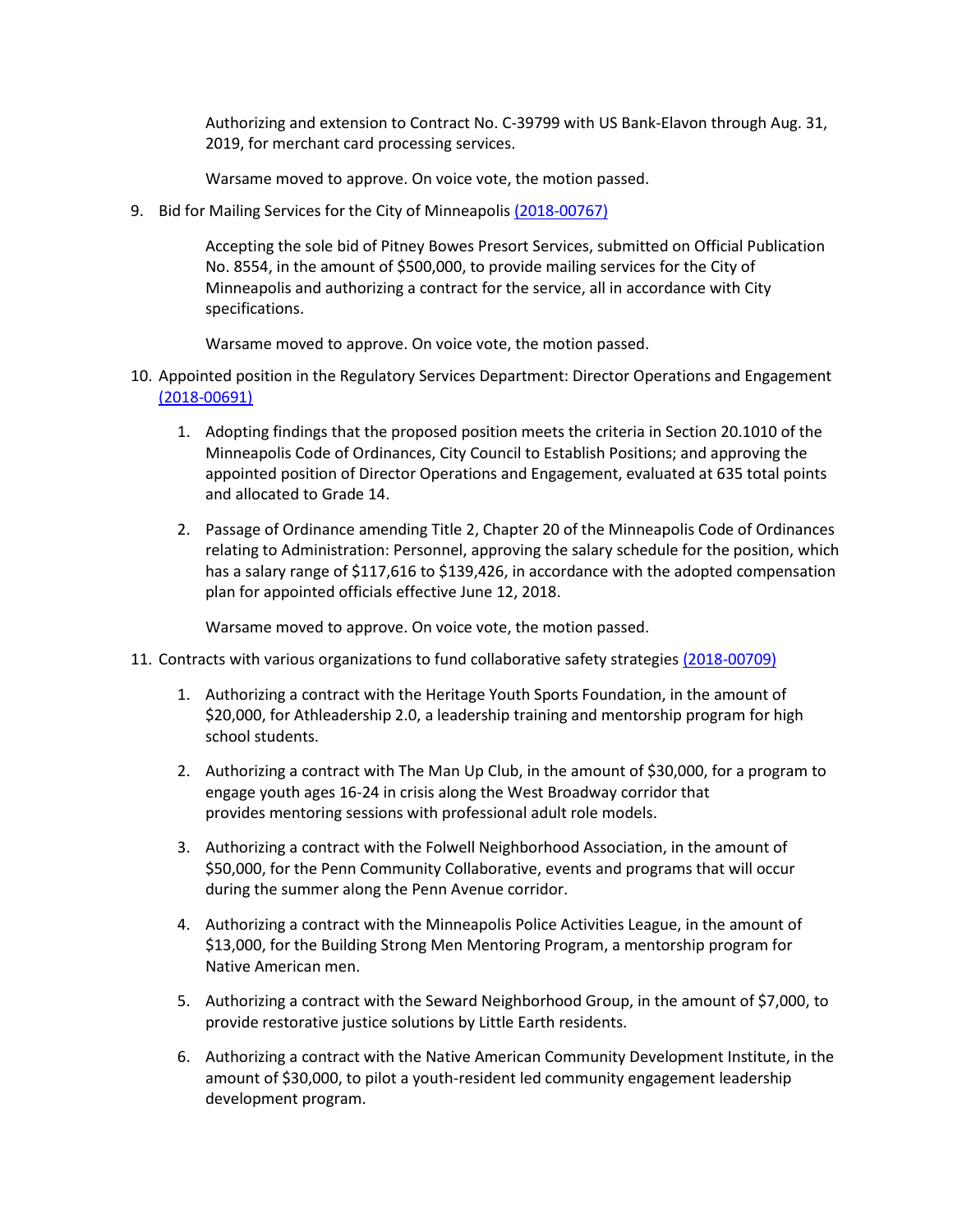- 7. Authorizing a contract with Indigenous Roots, in the amount of \$80,640, to conduct outreach and provide resources along the Lake Street corridor.
- 8. Authorizing a contract with the Powderhorn Park Neighborhood Association, in the amount of \$79,360, to incentivize year-round outreach, clean-up, and business patronage along the Lake Street corridor.
- 9. Authorizing a contract with Indigenous Roots, in the amount of \$20,000, to engage with check-cashing business owners along Lake Street to make it safer for workers to carry cash.
- 10. Authorizing a contract with Indigenous Roots, in the amount of \$20,000, to use visual art, story, and movement to activate Lake Street.

Warsame moved to approve. On voice vote, the motion passed.

- 12. Grant from Clearway Minnesota for outreach to retailers [\(2018-00692\)](https://lims.minneapolismn.gov/File/2018-00692)
	- 1. Accepting grant from Clearway Minnesota, in the amount of \$25,000, to conduct outreach to link Minneapolis tobacco retailers to business technical assistance resources, loans, and other resources to help stores adjust to potential financial implications of the menthol sales restrictions that go into effect on Aug. 1, 2018.
	- 2. Passage of Resolution approving appropriation of funds to the Health Department.

Warsame moved to approve. On voice vote, the motion passed.

13. Contract amendment with Patricia Hellen for continued special event planning [\(2018-00674\)](https://lims.minneapolismn.gov/File/2018-00674)

Authorizing an increase to Contract No. C-41254 with Patricia Hellen in the amount of \$65,000, for a total amount not to exceed \$195,000, and extending the contract through April 30, 2019, for continued special event planning with the Minneapolis Police Department (MPD).

Warsame moved to approve. On voice vote, the motion passed.

14. Grant Application for the US Department of Justice - Office of Justice Programs 2018 Body-Worn Cameras Grant [\(2018-00679\)](https://lims.minneapolismn.gov/File/2018-00679)

> Approving the May 31, 2018, application to the US Department of Justice - Office of Justice Programs 2018 Body-Worn Cameras grant program, for the amount of \$600,000, for additional body-worn cameras to equip all sworn personnel.

Warsame moved to approve. On voice vote, the motion passed.

15. Contract amendment with Minnesota Homeland Security and Emergency Management for Bomb Disposal Unit [\(2018-00680\)](https://lims.minneapolismn.gov/File/2018-00680)

> Authorizing an increase to Contract No. C-40510 with the Minnesota Department of Homeland Security and Emergency Management in the amount of \$75,000, for a total amount not to exceed \$164,500, and extending the contract through June 30, 2020, for additional costs related to outstate bomb disposal services by the Minneapolis Police Bomb Disposal Unit.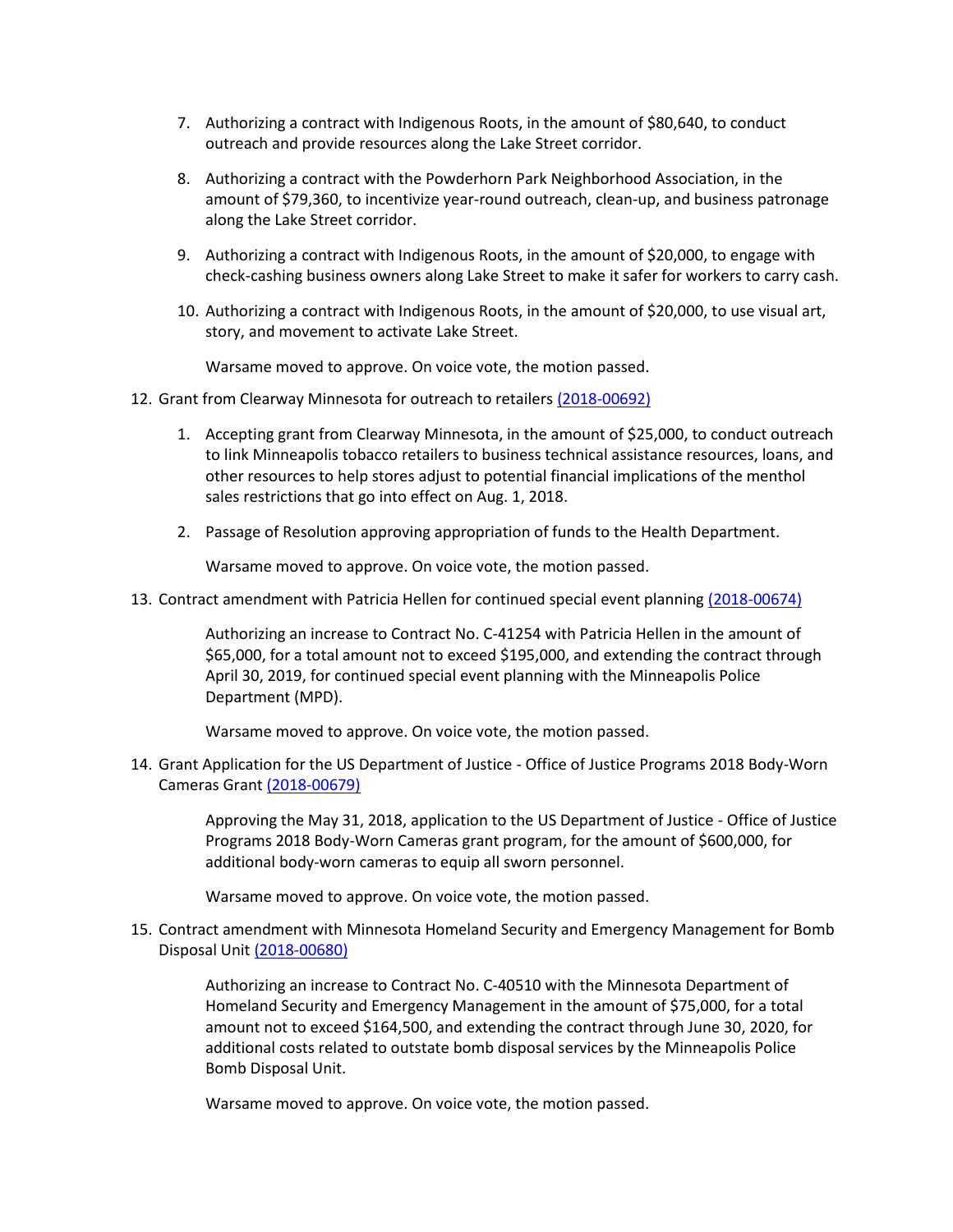16. Grant application to the Minnesota Pollution Control Agency for the Environmental Assistance Grant Program [\(2018-00703\)](https://lims.minneapolismn.gov/File/2018-00703)

> Authorizing the submittal of a grant application to the Minnesota Pollution Control Agency (MPCA), in the amount of \$50,000 over State Fiscal Year 2019, for the Environmental Assistance Grant Program to provide reduction of toxic chemical exposure and usage in Minneapolis nail salons.

Warsame moved to approve. On voice vote, the motion passed.

17. Contract amendment with A-S Medical Solutions for School Based Clinics pharmaceutical services [\(2018-00690\)](https://lims.minneapolismn.gov/File/2018-00690)

> Authorizing an increase to Contract No. C-39603 with A-S Medical Solutions, in the amount of \$46,000, for a total amount not-to-exceed \$96,000, for School Based Clinic pharmaceutical services.

Warsame moved to approve. On voice vote, the motion passed.

18. Sidewalk repair and construction assessment[s \(2018-00564\)](https://lims.minneapolismn.gov/File/2018-00564)

Passage of a Resolution adopting the assessments, levying the assessments, and adopting the assessment rolls for the repair and construction of public sidewalks on the list of properties dated June 7, 2018.

Warsame moved to approve. On voice vote, the motion passed.

- 19. 2018 Alley Renovation Program: Project approval and assessment [\(2018-00638\)](https://lims.minneapolismn.gov/File/2018-00638)
	- 1. Passage of Resolution ordering the work to proceed and adopting special assessments in the amount of \$87,801.34 for the 2018 Alley Renovation Program (PV006).
	- 2. Passage of Resolution requesting the Board of Estimate and Taxation authorize the City to issue and sell assessment bonds in the amount of \$87,805 for the 2018 Alley Renovation Program.

- 20. Condos on Blaisdell Housing Improvement Area ordinance [\(2018-00613\)](https://lims.minneapolismn.gov/File/2018-00613)
	- 1. Passage of Ordinance amending Title 16, Chapter 421 of the Minneapolis Code of Ordinances relating to Planning and Development: Housing Improvement Areas, adding a new Article III entitled "Condos on Blaisdell Housing Improvement Area" to establish the area and impose fees to pay for housing improvements within the area.
	- 2. Passage of Resolution approving a Housing Improvement Fee for Condos on Blaisdell Housing Improvement Area.
	- 3. Passage of Resolution authorizing the issuance and sale of Taxable General Obligation Housing Improvement Area Bonds (Condos on Blaisdell Project); establishing the forms, terms, and security of such obligations; and making findings and providing covenants and directions relating to the issuance of such obligations.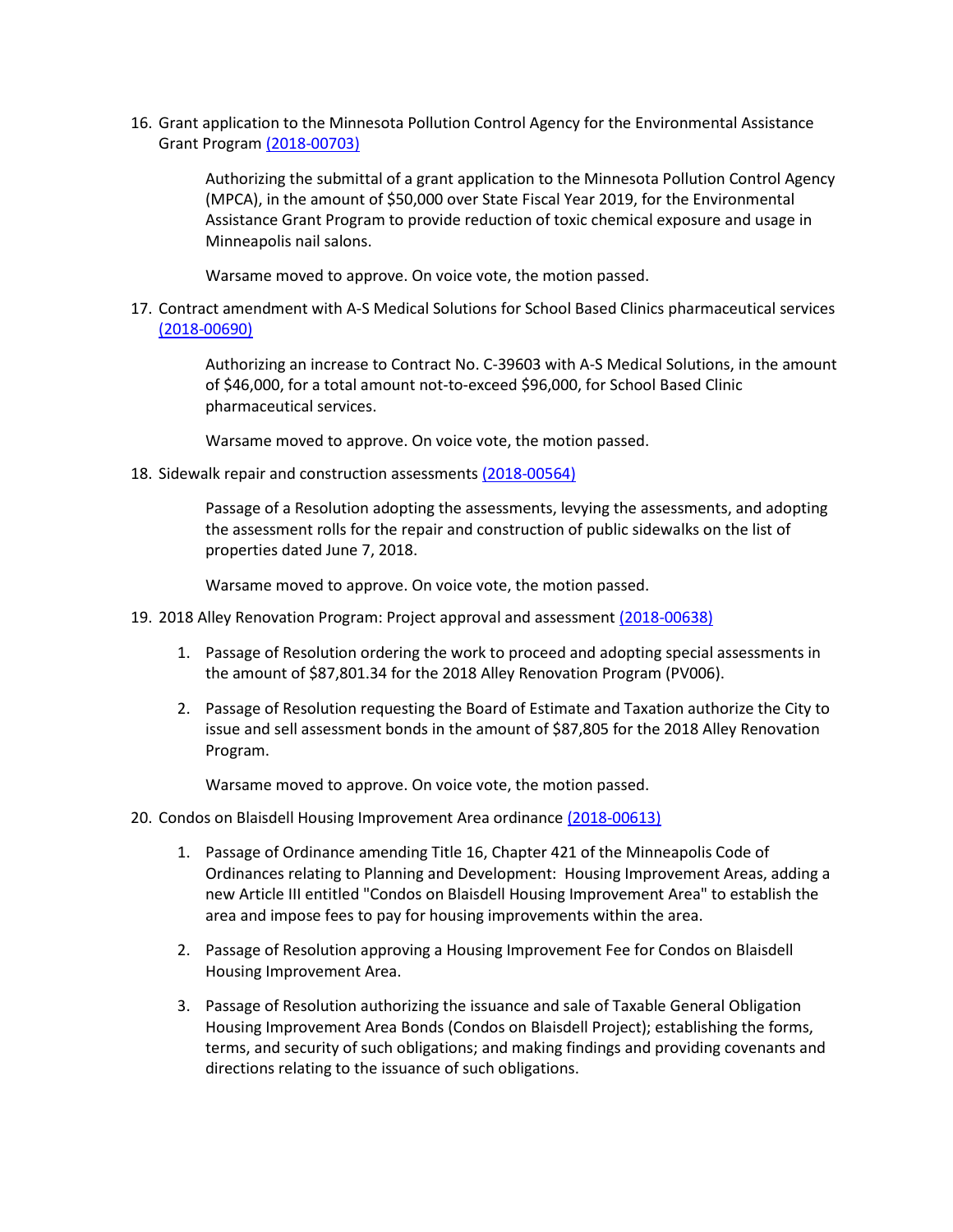- 4. Authorizing appropriate agreements with Condos on Blaisdell Association and Northeast Bank to facilitate Housing Improvement Area financing for the project.
- 5. Denying the requested exemption from the Housing Improvement Area (HIA), as per Minnesota Statue 428A.13, Subd. 4.

Warsame moved to approve. On voice vote, the motion passed.

21. Bid for Pump Station No. 6 Boiler Project [\(2018-00698\)](https://lims.minneapolismn.gov/File/2018-00698)

Accepting the low bid of Northern Air Corporation, doing business as NAC Mechanical and Electrical Services, submitted on Official Publication No. 8575, in the amount of \$234,000, to provide all materials, labor, equipment, and incidentals for the Pump Station No. 6 Boiler Project for the Minneapolis Public Works Department, and authorizing a contract for the project, all in accordance with City specifications.

Warsame moved to approve. On voice vote, the motion passed.

22. Bid for Fridley Water Plant Clean Water Basin Rehabilitation Project [\(2018-00701\)](https://lims.minneapolismn.gov/File/2018-00701)

Accepting the low bid of PCI Roads, LLC, submitted on Official Publication No. 8585, in the amount of \$214,190, to provide all materials, labor, equipment, and incidentals for the Fridley Filter Plant Clean Water Basin Rehabilitation Project for the Minneapolis Public Works Department, and authorizing a contract for the project, all in accordance with City specifications.

Warsame moved to approve. On voice vote, the motion passed.

23. Grant application to Centers for Disease Control for REACH grant [\(2018-00702\)](https://lims.minneapolismn.gov/File/2018-00702)

Authorizing the submittal of a grant application to the federal Centers for Disease Control (CDC), in an amount up to \$900,000 annually over a five-year period from Sept 30, 2018, through Sept 29, 2023, for the REACH grant to improve health, prevent chronic diseases, and reduce health disparities with a primary target population of African Americans, East Africans, and American Indians in Minneapolis.

Warsame moved to approve. On voice vote, the motion passed.

24. Subordinate Funding Agreement (SFA) No. 3 with Metropolitan Council for the Green Line Extension [\(2018-00706\)](https://lims.minneapolismn.gov/File/2018-00706)

> Authorizing an agreement with the Metropolitan Council for Subordinate Funding Agreement (SFA) No. 3, to reimburse the City a not-to-exceed amount of \$169,891.34, for construction costs incurred by the Public Works Traffic and Parking Services Division related to City of Minneapolis traffic signal infrastructure impacted by the Green Line Extension.

Warsame moved to approve. On voice vote, the motion passed.

25. Subordinate Funding Agreement (SFA) No. 4 with Metropolitan Council for the Green Line Extension [\(2018-00707\)](https://lims.minneapolismn.gov/File/2018-00707)

> Authorizing an agreement with the Metropolitan Council for Subordinate Funding Agreement (SFA) No. 4, to reimburse the City a not-to-exceed amount of \$139,857.73, for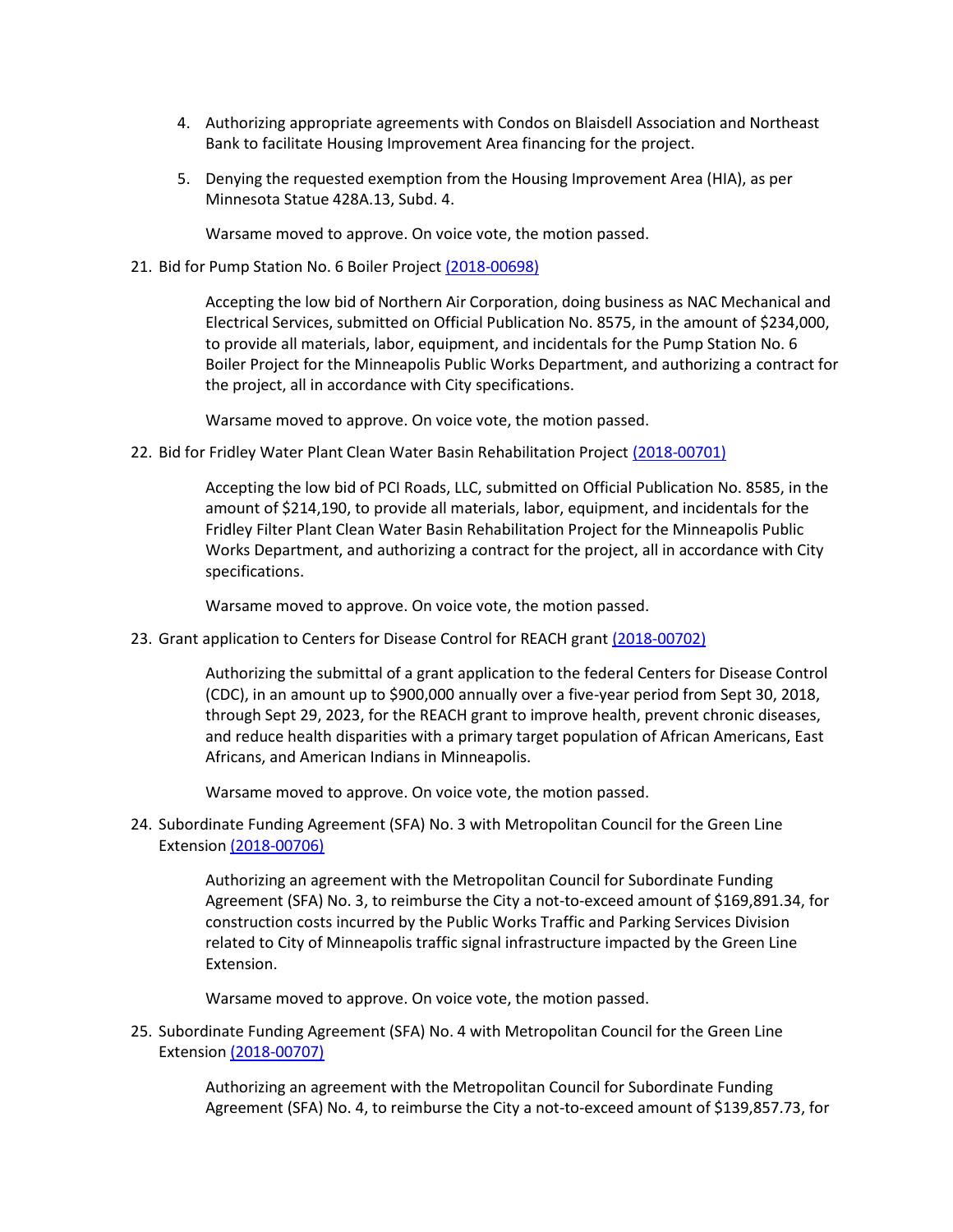construction costs incurred by the Public Works Water Treatment and Distribution Services Division related to City of Minneapolis watermain infrastructure impacted by the Green Line Extension.

Warsame moved to approve. On voice vote, the motion passed.

26. Contract amendment with Rice Lake Construction Group for Fridley Filter Plant Rehabilitation Project [\(2018-00711\)](https://lims.minneapolismn.gov/File/2018-00711)

> Authorizing an increase to Contract No. C-41292 with Rice Lake Construction Group, in the amount of \$4,803,773, for a total amount not-to-exceed \$46,432,273, and extending the contract through July 31, 2021, for unforeseen underground conditions and project clarifications related to the Fridley Filter Plant Rehabilitation Project.

Warsame moved to approve. On voice vote, the motion passed.

27. Contract with Short Elliot Hendrickson, Inc. for Sanitary and Storm Manhole Inspection Project [\(2018-00712\)](https://lims.minneapolismn.gov/File/2018-00712)

> Authorizing a contract with Short Elliot Hendrickson, Inc., in the amount of \$964,070, to complete the Sanitary and Storm Manhole Inspection Project.

Warsame moved to approve. On voice vote, the motion passed.

- 28. Mississippi Watershed Management Organization (MWMO) grant for Old Bassett Creek Tunnel clean-out [\(2018-00713\)](https://lims.minneapolismn.gov/File/2018-00713)
	- 1. Accepting a grant from the Mississippi Watershed Management Organization (MWMO), in an amount up to \$187,000, for the removal of sediment and debris from a segment of the Old Bassett Creek Tunnel.
	- 2. Authorizing an agreement with the Mississippi Watershed Management Organization (MWMO) for the grant.
	- 3. Passage of Resolution approving appropriation of funds to the Public Works Surface Water and Sewers Division.

Warsame moved to approve. On voice vote, the motion passed.

29. Cooperative agreement with the University of Minnesota for 8th St SE roadway design [\(2018-](https://lims.minneapolismn.gov/File/2018-00735) [00735\)](https://lims.minneapolismn.gov/File/2018-00735)

> Authorizing a cooperative agreement with the University of Minnesota whereby the University will reimburse the City for design costs not-to-exceed \$133,000, related to the reconstruction of 8th St SE.

Warsame moved to approve. On voice vote, the motion passed.

30. Acquisition of land from Hennepin County for a storm water holding pon[d \(2018-00730\)](https://lims.minneapolismn.gov/File/2018-00730)

Passage of Resolution authorizing the acquisition of tax forfeited land located at 1230 New Brighton Blvd from the State of Minnesota through Hennepin County for a storm water holding pond, and authorizing an agreement with Hennepin County Regional Rail Authority